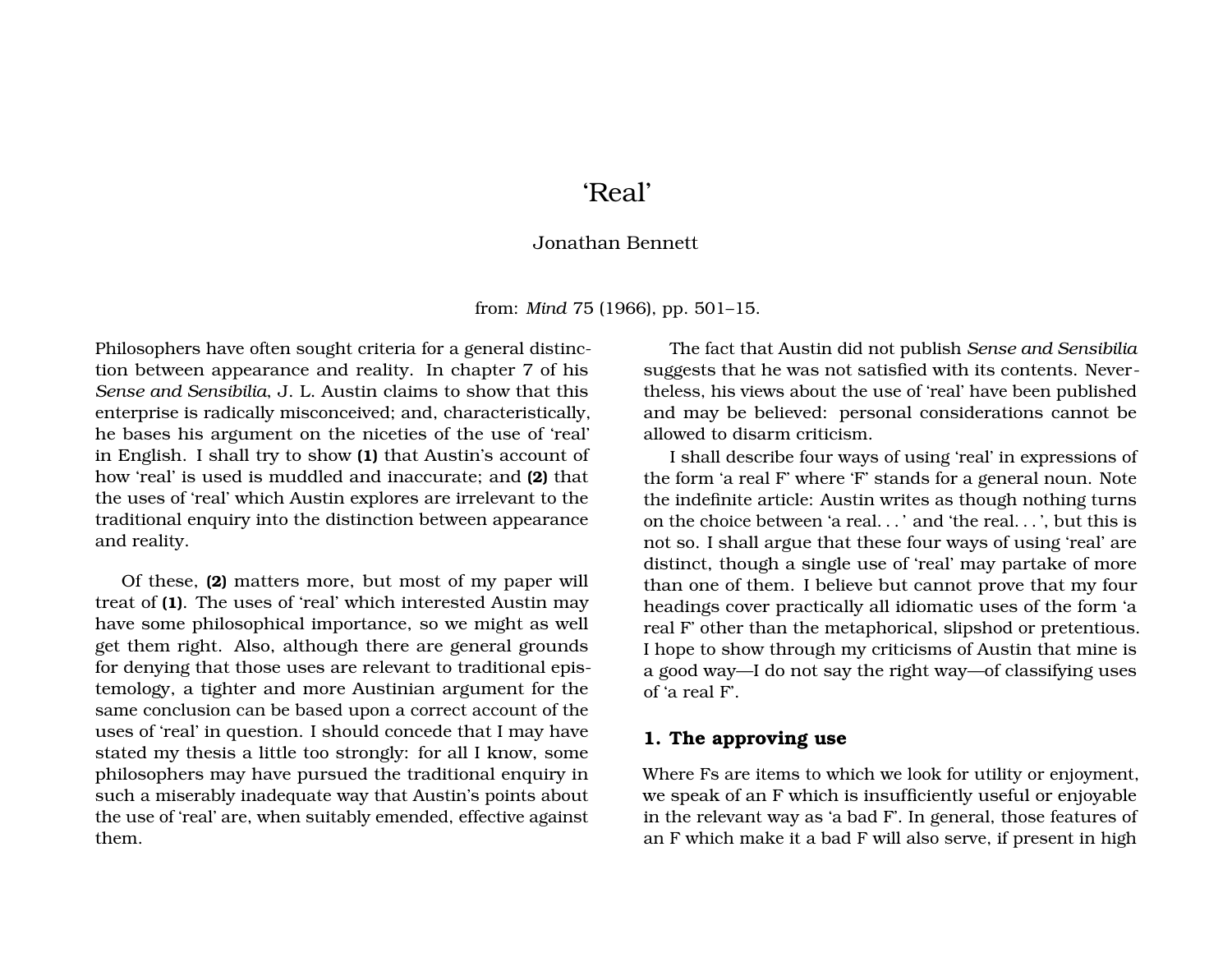enough degree or great enough quantity, to disqualify a thing from being an F at all. This fact is exploited when, in order to spice our denigration of something which we classify as literally 'an F', we say that it is 'not a real F', 'not really an F', 'not what I call an F', 'not my idea of an F' and the like, often with the words '... at all' added. Dramatized denigrations may take the form not of joking denials but rather of joking counter-descriptions, as in 'You call that steak? I call it leather!' which may well be said of something which the speaker would soberly classify as steak. The approving use of 'real' works against the background of this sort of denigration. 'Now this is real coffee!' said as praise, involves an unspoken rider like 'Not that hogwash that passes for coffee in the canteen'. If someone, surveying my study, said admiringly 'That's a *real* desk!', one would naturally assume that he had encountered many desks which he had thought to merit abuse in such terms as 'That's not what I call a desk' or 'That's not a desk, it's a see-saw'. It would be surprising if he said of my telephone 'Now that's a *real* telephone!' for few telephones are so bad as to merit, in the average person's judgment, the kind of denigration in question. Of course the speaker might for special reasons find it difficult to use any telephone whose dial is not of a certain rare sort; and in that case, seeing that my telephone has a dial of that sort, he might well say 'Now that's a *real* telephone!'. With the praise, as with the denigration, 'real' and 'really' may occur but they need not. Similar work is done by such expressions as 'Now *that*'s what I call a *desk*!' To summarize: in type **(1)** uses of 'real' good Fs are called real Fs because, in the speaker's opinion, many Fs are such bad Fs as to deserve to be characterized in terms which, taken literally, imply that they are not Fs at all.

#### **2. The stressed classification use**

Someone may say 'This is a real chop suey', using the word 'real' not because he has been served with too many bad chop sueys but because he thinks that much of what passes for chop suey is, literally, not chop suey at all. There may be general ignorance about the stuff which is wrongly taken to be chop suey: if housewives knew what went into those tins, they would realize that it just is not chop suey. Or the trouble may be that many people do not know what a dish has to have in it to be counted as chop suey by the gourmets, or the experts, or the Chinese. This falls within a notable sub-class of type **(2)** cases, namely those in which someone uses the form 'a real F' because the word for which 'F' stands is, in his opinion, too often not used in its true or proper or best sense: 'Stevenson's second campaign was a real tragedy' may be said by one who uses 'real' because he knows that any mishap will be called a tragedy by many people, and who wishes to stress his preference for restricting 'tragedy' to calamities which have a certain kind of grandeur. Stressed classifications do not always use 'real': grammar may demand 'really'; and there are also more specialized expressions such as 'literally an F', 'an F, and I choose my words with care', 'an F in the good old sense', 'a genuine F', 'strictly an F', 'an authentic F', and the like. To summarize: in type **(2)** uses of 'real' , Fs are called real Fs because, in the speaker's opinion, things which are not in fact Fs are often mistakenly classified as Fs because people do not know the facts about them or because they do not attach to the relevant word its best, or right, or strict, or old, or dictionary, or technical, sense.

**(1)** and **(2)** are distinct: I use 'a real F' in the manner of **(1)** because there are many Fs which I am prepared jokingly to characterize as non-Fs; I use it in the manner of **(2)** because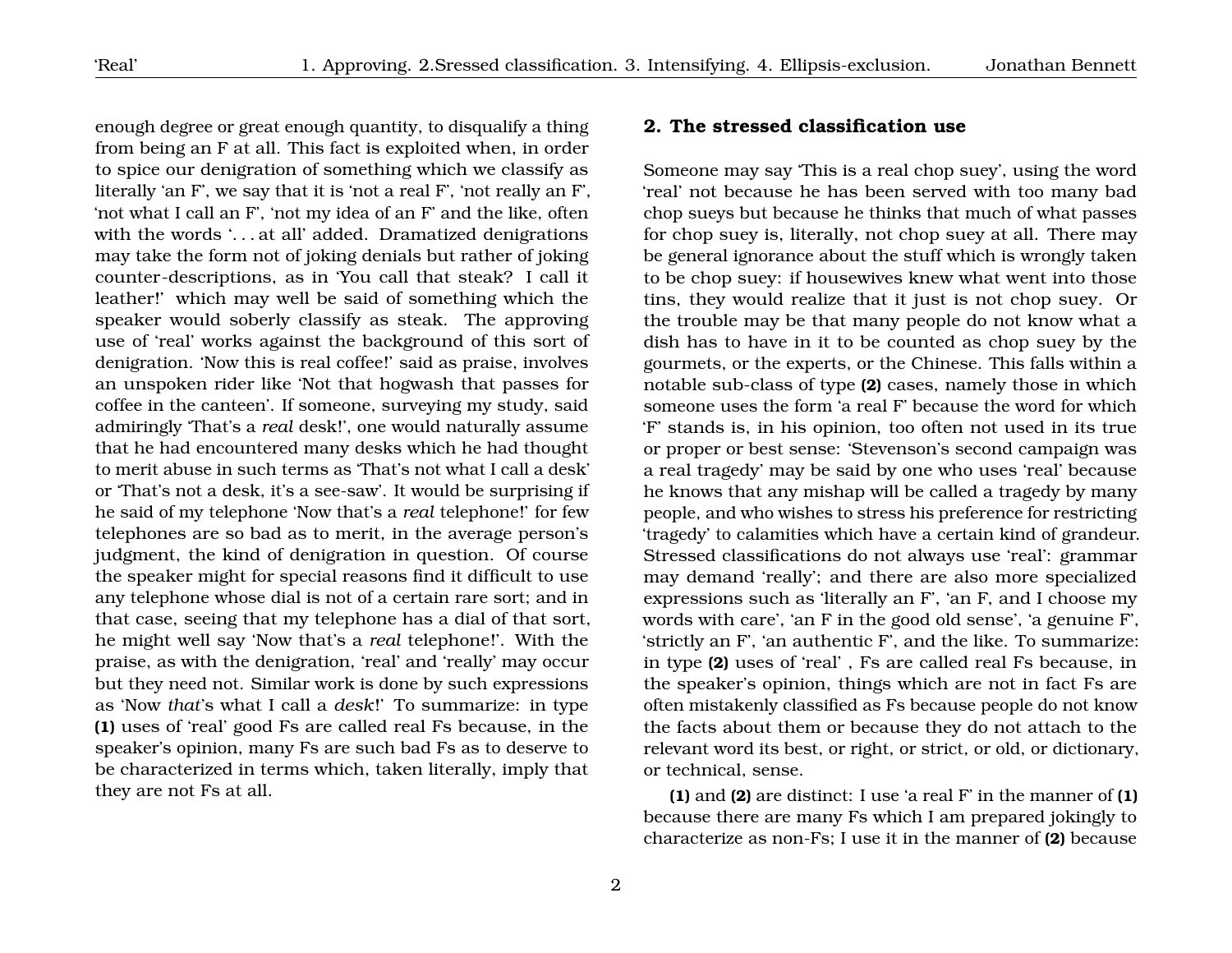I think that non-Fs are often wrongly described as Fs. A restaurant which announces 'Waffles with Real Maple Syrup' is probably making a type **(2)** use of 'real' and implying that its competitors pass off as maple syrup something which is not maple syrup at all. On the other hand, the television advertisement in which someone sips coffee and says 'Man, oh man, that's *real* coffee!' is probably making a type **(1)** use of 'real' and implying that rival brands of coffee are, although undeniably coffee, very bad coffee indeed. The law takes note of this distinction.

A rare use of 'real' might hover between types **(1)** and **(2)**. Someone may be given to saying of certain things that they are 'not real Fs' or 'not Fs at all' or 'not my idea of Fs' and be unsure how far he intends this literally and how far as joking denigration: 'I suppose this slop is whisky, but there ought to be a law against calling stuff "Whisky" when it has so little kick.' For a clear intersection of **(1)** with **(2)** we should need a case where someone says, for example, 'This is a real chop suey!', using 'real' because of the prevalence of (a) fake chop sueys and (b) bad chop sueys.

### **3. The intensifying use**

Where being an F is in some clear way a matter of degree, admitting of more and less, one may say ' a real F' meaning 'very much of an F'. Thus one may declare a state of affairs to be 'a real shame', a person to be 'a real swine' or a birthday party to be 'a real shambles'. In the same way 'really' can have the force of 'very', as in 'a really ugly waistcoat'. This type of use, unlike **(1)** and **(2)**, need not involve any background of beliefs about or attitudes to other things which are, or are often called, Fs.

Type **(3)** uses may, rather boringly, intersect with **(1)** or **(2)**: the latter depend upon what a thing has to be like to count as an F, or as a good F, and this is sometimes a matter of degree. An action may be described as 'a real help' with the force of 'very much of a help' or 'a big help' **(3)**, with the added suggestion that would-be helpers all too often describe as 'a help' what is in fact no help at all **(2)**. Cases could also be contrived in which **(3)** intersects with **(1)**. Mostly, though, the intensifying use of 'real' occurs without any of the associations which define **(1)** and **(2)**.

On page 73 Austin presents the type **(1)** example ' Now this is a *real* carving-knife!' and observes that this may be a way of saying that it is a good carving-knife. In a footnote he calls attention to 'I gave him a real hiding', which would normally be a type **(3)** use, and notes that one might instead say 'I gave him a good hiding'. In type **(1)**, of course, 'good' is always a fair substitute for 'real '. In type **(3)** this is not so: 'a good hiding' is all right, but not 'a good shambles'; so it seems that there is something to be learned here, not about 'real' but about 'good'. One's understanding of the facts, however, is not enlarged by Austin's handling of the two cases. Presumably taking the carving-knife case as one in which 'real' has the force of 'good', and the hiding [= beating] case as one in which 'good' has the force of 'real'; he speaks of the latter as 'the converse' of the former!

### **4. The ellipsis-excluding use**

This is the use of 'real' from which Austin draws most of his examples, and which mainly explains his description of 'real' as 'what we may call a *trouser-word*' (p. 70).

In the type **(4)** or ellipsis-excluding use of 'real' a statement containing 'a real F' has the same truth-conditions if the word 'real' is dropped from it. The criteria for a thing's counting as 'a real dog' where 'real' has a type **(4)** use, are just those which it must satisfy in order to count as a dog. If something is a real dog then it is not a gasometer, a rose-bush, a stuffed dog, a model dog, a toy dog, a dream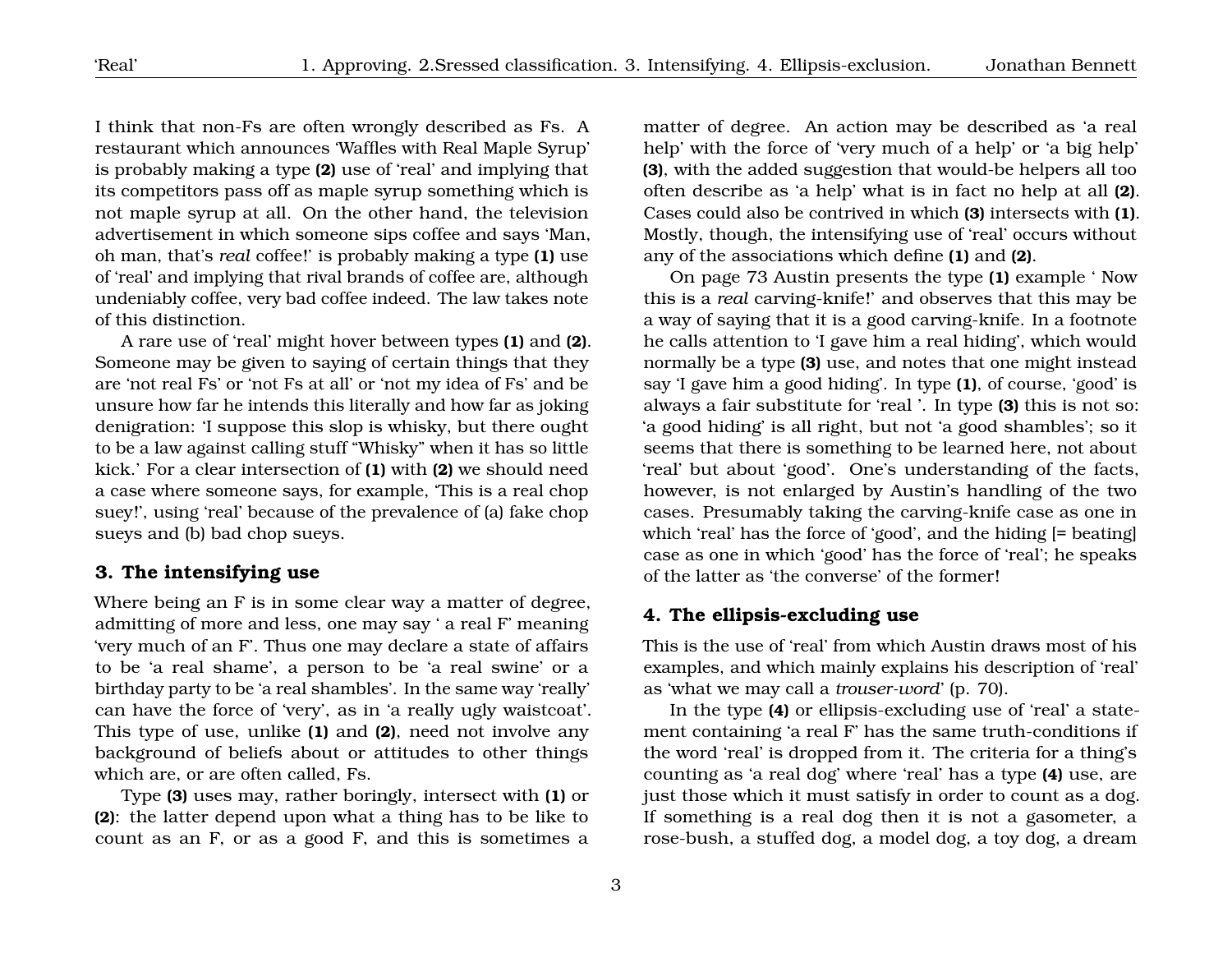dog, a picture of a dog, an ice-cream dog: its being a real dog excludes its being any kind of non-dog and excludes nothing else. It follows that in the type **(4)** use of 'real' real Fs are not Fs of a certain kind: in this respect type **(4)** is like **(2)**, and unlike **(1)** and **(3)**. I have, in effect, already answered the question 'If "real" in its type **(2)** use does not serve to mark off Fs of a certain kind from Fs of other kinds, what work does it do?' I shall now answer the analogous question for type **(4)**, and in answering it I shall explain what the type **(4)** use is.

For good reasons, we have phrases of the form 'a. . . dog', with an adjective in the blank, which are properly and literally applied to things which are not dogs; and similarly with many other general nouns besides 'dog'. This fact gives rise to a certain kind of ellipsis, in which 'It is a dog' is properly though elliptically said of an object which is not a dog: of a stuffed dog, when there is no question about its status as a taxidermal product but there is one about what sort of animal it is whose skin has been stuffed to produce the object in question; or of a piece of marble, when there is no question about its being a piece of marble but there is one about what it is supposed to represent. The exchange: 'Is that a dog or a wolf '—'It is a dog' can properly occur where 'it' refers to something which is known not to be a dog. For the exchange may be elliptic for: 'Is that a marble dog or a marble wolf?' 'It is a marble dog.'

Such ellipses do not require that the object be literally describable by a phrase of the form 'a. . . F' with an adjective in the blank. One may properly say 'That is a dog' of a picture of a dog, if it is known to be a picture and there is a question only about what it depicts. Similarly with a statue of a dog. We might insist upon the adjectival form and speak of 'a pictorial dog' and 'a marble (iron, etc.) dog'; but the former is forced, and the latter is not available if the statue

is made of a mixture of many materials. Again, my phrase 'a dream dog' is a stilted substitute for the non-adjectival 'a dog in a dream'; but dreams are nevertheless relevant to these ellipses, for one may in reporting a dream properly say 'It was an F' of what was not an F. Speaking to someone familiar with my recurring dream, I can properly say 'Last night it was a dog which chased me, not a wolf '.

I guess that such ellipses are always connected with something's being taken to be an F, made to represent an F, or the like; but I am not sure of this.

When one says something of the form 'It is an F', there may be uncertainty about whether one is (a) asserting of something that it is a non-F of a kind which can properly though elliptically be spoken of as 'an F' or (b) asserting of something that it is an F. It is the task of 'real', in its type **(4)** use, to prevent such uncertainties from arising. The following example is stylized for the sake of brevity and clarity, but it epitomizes the type **(4)** work of 'real'. Someone seeing my dog lying on the floor says 'Is that a . . . ?' and tails off with an interrogative gesture. He can see that it is either a dog or a stuffed dog, and is wondering which. If I say 'It is a dog', I may not answer the question he has in mind: for my words can properly be used (a) of a stuffed dog, when its taxidermal status is not in question, or (b) of a dog; and the questioner may not know in which way to take what I say. I may, for all he knows, think that he is wondering 'Is it a stuffed dog or a stuffed cat?', in which case my answer falls under (a); but I may think that he is wondering 'Is it a dog or a stuffed dog?', in which case my answer may fall under (b). Now, the question he does have in mind is '. . . a dog or a stuffed dog?', and if he takes my answer according to (a) his question is answered in one way, if according to (b) it is answered in the other. The words 'It is a dog' thus do not answer his question. But the answer 'It is a real dog' says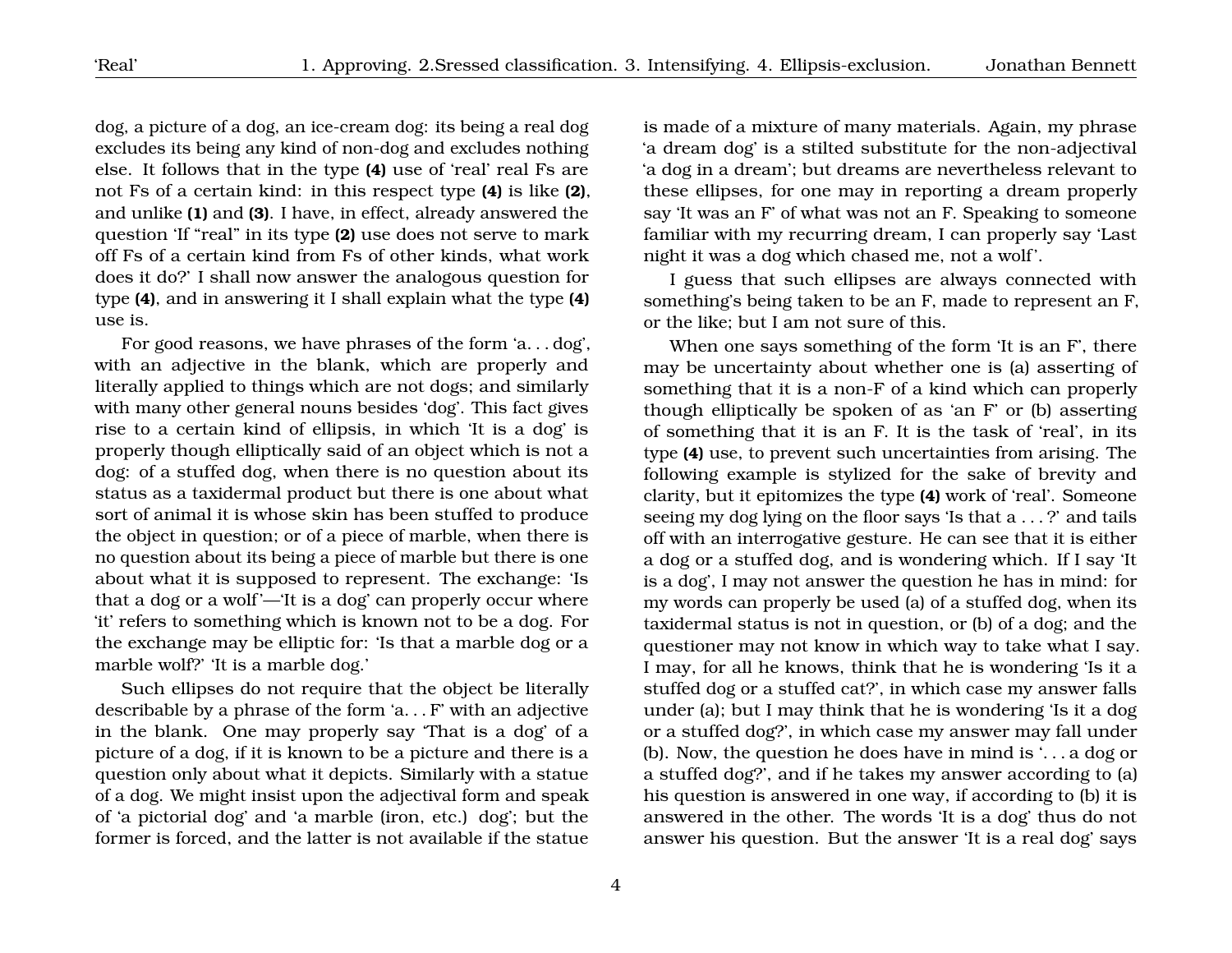that it is a dog, and excludes not only its being a cat but also its being a stuffed dog.

What gives point to a type **(4)** indicative use of 'real' is the likelihood that one's hearers might otherwise take one to be using 'an F' as a proper but elliptic way of referring to a non-F. Speaking to a friend who knows of my nightmares, I may report an encounter with a burglar in the words 'I was badly scared last night by a big ugly brute of a man—a *real* man'. But if in reporting a cocktail-party I say 'There was a big ugly brute of a man there', there will normally be no point in adding '—a *real* man', unless I am making a type **(1)** or conceivably a type **(3)** use of 'real'. If I am speaking of a real F I can of course show that this is so, that no ellipsis is involved, without using the word 'real' ; for I can say things about it which it would be absurd to say about the relevant kind of non-F. It occurs to you that when I speak of 'the break-up of their marriage' I may be referring not to a marriage but to a marriage in a book; you are about to ask 'A real marriage or a fictional one?' when I say '. . . and they gave me custody of the children'.

Type **(4)** is obviously distinct from **(3)** and, less obviously but just as thoroughly, distinct from **(1)** and **(2)**. In type **(4)** uses there is usually no background of jokingly exaggerated denials or counter-descriptions, or of frequent misapplications of an expression. (Austin blurs the distinction between **(4)** and **(2)** by bracketing 'decoy ducks' with 'paste diamonds' (p. 67). One might indeed use 'a real diamond' because the simple 'a diamond' could be taken as an elliptic reference to a paste diamond; but 'a real diamond' may also be used because of the frequency not of elliptic but of mistaken references to paste diamonds as 'diamonds'.) Here again, however, an individual case may belong at once to type **(4)** and to either **(1)** or **(2)**. For example, I announce that I have visited some people who own 'a real Corot', using the word

'real' for two reasons: (a) I think that the simple 'a Corot' may be taken by my hearers as an ellipsis for 'a reproduction of a Corot' and (b) I wish to stress that my classification of the picture as a Corot is made in the full realization that many pictures which pass for Corots are fakes. The former reason puts my use of 'real' in type **(4)**, the latter puts it in type **(2)**. A combination of types **(4)** and **(1)** in a single use of 'a real F' would involve my calling something 'a real Corot' in order to convey (a) that it is not a reproduction, and (b) that it is a very good Corot, unlike those daubs, those 'so-called Corots', as I like to call them, of which Corot unfortunately painted so many. A single use of 'real' is unlikely to get this double message across; though this might be achieved, archly, by 'That's a real Corot; and, my word! *is*n't it a real Corot!'

#### **Defects in Austin's account**

I have made some minor complaints against Austin's treatment of 'real', and could make more; but I shall here pick out six of the larger mistakes in what he says.

**(a)** On page 67 Austin says: 'That may not be a real duck because it is a decoy, or a toy duck, or a species of goose closely resembling a duck, or because I am having a hallucination.' It is true that a goose, like a sparrow or a lamp-stand, is not a real duck; but Austin is talking about ordinary uses of 'a real duck', and something false about these uses is implied by his inclusion of 'a species of goose. . . ' in his list. The other items in the list suggest type **(4)** uses of 'real', but I know of no kind of goose of which one can properly though elliptically say 'It is a duck'. Nor can I connect geese with 'not a real duck' in any of the other three uses of 'real'. Perhaps my classification omits something which Austin noticed, but I doubt this. I have not yet found anyone who thinks it natural to report the discovery that something which looked like a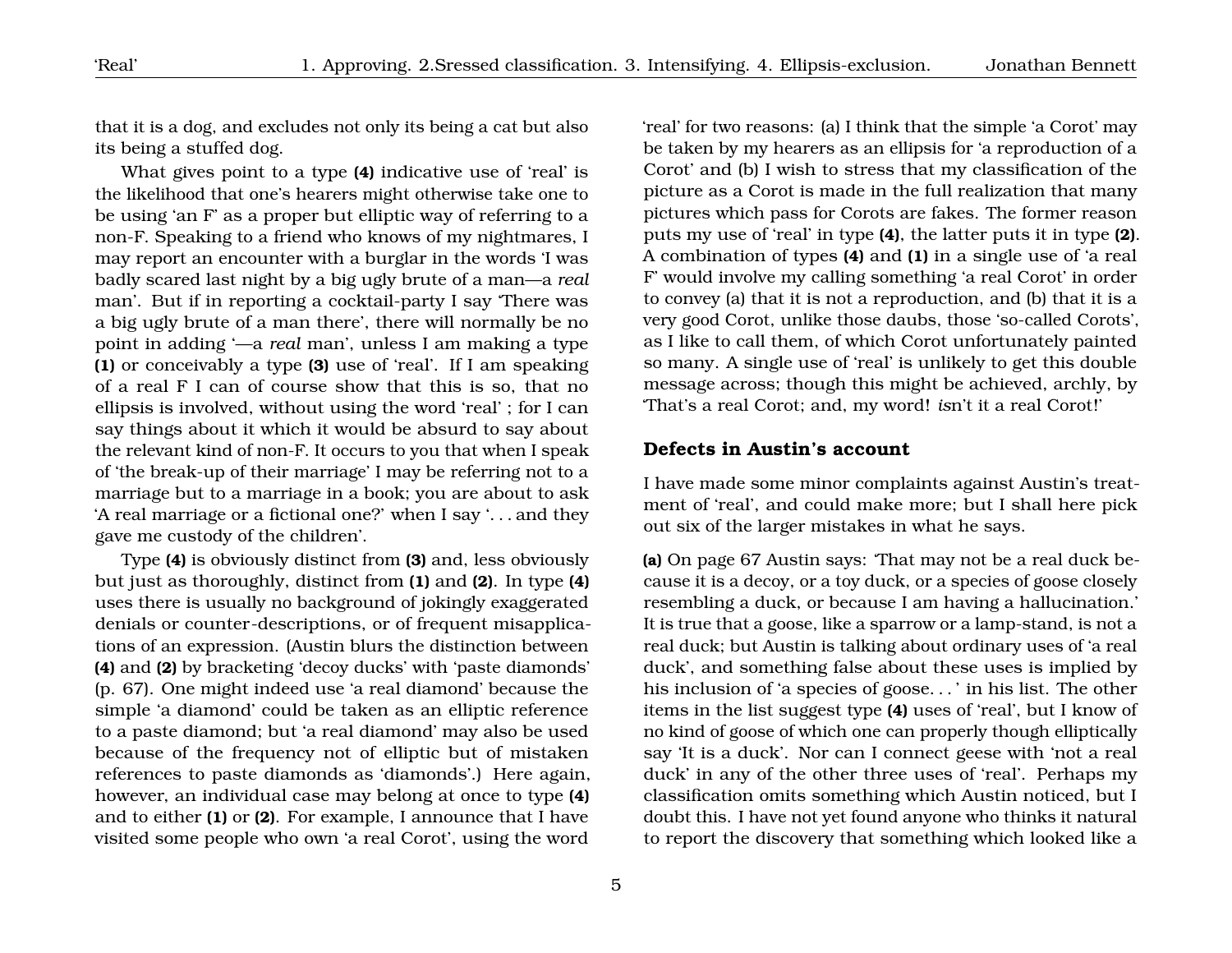duck was after all a goose in the words 'It is not a real duck'. Many think they might say 'It is not really a duck'. Perhaps Austin assumed that there are no noteworthy differences between 'real' and 'really'. If so, he erred.

We have here a hint that Austin thought that 'real' may come into play wherever a distinction is to be made between an F and a non-F which is very like an F. This assumption is false, but one can see how it might be thought true for type **(2)**: non-Fs which people wrongly call Fs, through factual ignorance or linguistic malpractice, may be expected to be rather like Fs. Similarly with type **(4)**: non-Fs which can properly though elliptically be referred to as Fs do in general resemble Fs, perhaps because these ellipses always concern non-Fs which in some way represent Fs. Thus, similarities do have something to do with type **(2)** and **(4)** uses of 'real'; but to suggest that similarity as such is what brings 'real' into play in these cases is just to show that one has not been paying attention.

**(b)** On page 69 Austin says: 'The question "Real or not?" does not always come up, can't always be raised. We *do* raise this question only when, to speak rather roughly, suspicion assails us—in some way or other things may not be what they seem...'. The qualification 'to speak rather roughly' must not disarm criticism here.

Austin seems to have overlooked the difference between what makes 'Real or not?' appropriate and what makes 'real' appropriate. In fact, the interrogative does not sit happily with type **(1)** or **(3)** uses, and one presumes that in speaking of 'suspicion' Austin did not have these cases in mind.

What he says is more or less true of type **(2)** uses of 'real', for these concern prevalent mistakes. You tell me of the chop suey you had for supper, and I ask 'Was it real chop suey?', because I know that the contents of tins labelled 'Chop Suey'

are often *not what they seem*. Again, I say 'That jazz is awful', and then I wonder 'Is it real jazz?'; *suspicion has assailed me* because I recall being told that most people don't know what jazz is. In these cases, then, the notion of 'suspicion [that] things may not be what they seem' can be introduced without too much strain.

In type **(4)**, however, from which Austin draws so many of his examples, there is usually nothing remotely like a suspicion that things may not be what they seem. Someone comes in when I am in the middle of boasting about 'the dog I bought yesterday', and asks 'A real dog?'. He may not be voicing a suspicion but merely asking for detail. My words do not make it 'seem' to him that I have bought a real dog: he realizes that I may be using 'dog' in either of two ways; and until he knows which way I am using the word he knows only that I have made a satisfactory purchase of a dog, or of a statue of a dog or a painting of a dog or. . . something else for which 'a dog' is a proper ellipsis. His question 'Was it a real dog that you bought?' no more voices a 'suspicion [that] things may not be what they seem' than does any other request for specification, e.g. when I tell someone of my new car and he asks 'Is it a convertible?'

I have taken a case in which a thing is spoken of in its absence; and it may be thought that this is why I have been able to suppress the notion of things not being what they seem. We need the antithesis between real dogs and statues of dogs—it may be said-only because statues of dogs do very often seem like real dogs. Taken in the relevant way, this is false: statues of dogs hardly ever seem like real dogs in such a way as to engender 'suspicions'; and even if they did, and pictures of dogs did seem like real dogs, etc., such resemblances are not *the point* of type **(4)** uses of 'real'. Furthermore, if we must restrict ourselves to what is said about things with which both speaker and hearer are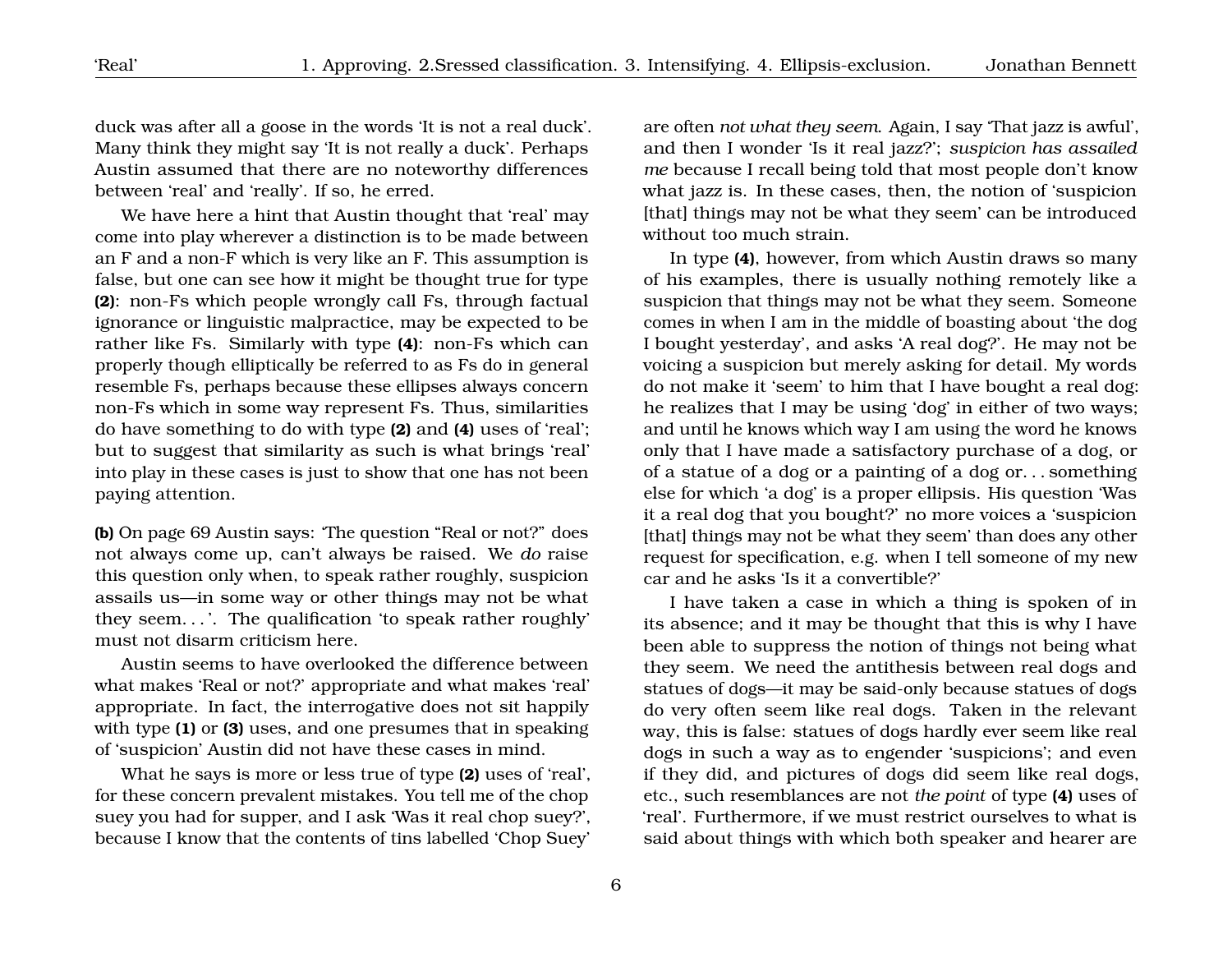confronted, we are in danger of having to say that all our simple descriptive talk reflects suspicions that things may not be what they seem. When I ask 'Is it red or not?' of something which is under my eyes, must I be voicing such a suspicion? There are as good grounds for answering 'Yes' to this as to the analogous question about the case where I ask, of something which is under my eyes 'Is it a real dog or not?'

Thus, Austin offers as true of all uses of '. . . real' a thesis which is false of, at a guess, about half of them. It is true of a somewhat higher proportion of uses of '. . . really. . . ', but that is another matter.

**(c)** On pages 71–72 Austin says that 'real' belongs to, and 'has the same function as', a group of words including 'proper', 'genuine', 'live' and 'natural'. Because 'real' is supposed to be the most general and comprehensive member of this group of words, Austin calls it a 'dimension-word'; but I suggest that the facts about 'real' are seriously obscured by throwing it in with this rag-bag collection in the first place, and that Austin would have discovered this if he had tried to say what the function is which all these words are supposed to have. Austin's examples so far have all come from types **(2)** and **(4)**; and 'a real F' in those uses does not mark off Fs of a kind from Fs of other kinds, but marks off Fs from things which are not literally Fs at all. Some of the other words which Austin lists as having the same function as 'real' —as belonging to the 'dimension' of 'real'—do not have this property at all. A makeshift theatre may be a theatre, and so a proper theatre may be a kind of theatre; a synthetic fibre is a fibre, and so a natural fibre is a kind of fibre. 'A real F' does in some of its uses marks off Fs of a kind from other Fs, notably in type **(1)**; and it is true that Austin here calls attention to the type **(1)** example 'Now this is a *real* carving-knife!' But he gives the reader no help in finding his bearings, presents

none of the necessary contrasts and comparisons. On the contrary: having called 'real' a dimension-word and noted that good' is a dimension-word too because it is the most general and comprehensive term of commendation, Austin tells us: 'It is a curious point, of which Idealist philosophers used to make much at one time, that "real" itself, in certain uses, may belong to this family', i.e. to the group of words of which 'good' is the most general. Another aspect of this disastrous passage has been discussed on page 3 above.

Some of the antonyms of 'real' in its type **(4)** uses can also mark off Fs of a kind from other Fs: a stuffed elephant is not an elephant, but a stuffed leg of lamb is a leg of lamb; a plastic rose is not a rose, but a plastic plate is a plate. But this does not restore the analogy between 'real' and 'stuffed' or 'real' and 'plastic' on the one hand and 'natural'/'synthetic' or 'proper'/'makeshift' on the other. The phrase 'synthetic fibre' *both* marks off fibre of a kind from other fibre *and* is antithetical to 'natural fibre'; whereas there is no adjective G such that 'a G F' *both* marks off an F of a kind from other Fs *and* is antithetical to 'a real F' in its type **(4)** use. We do not deny that a plate is plastic, or a leg of lamb stuffed, by calling them real. This points to further complexities which are masked by Austin's primitive account. For example, consider whether 'real teeth' is antithetical to 'false teeth' from the point of view of (a) ordinary people, (b) a dental anatomist in his professional capacity.

**(d)** On page 70 Austin says: 'I don't know *just* how to take the assertion that it's a real duck unless I know *just* what, on that particular occasion, the speaker has it in mind to exclude.' Certainly, unless I know something of what the speaker has it in mind to exclude I do not know whether to take his use of 'a real duck' as type **(1)**, **(2)**, **(3)** or **(4)**; but this cannot be the sort of point Austin wanted to make, for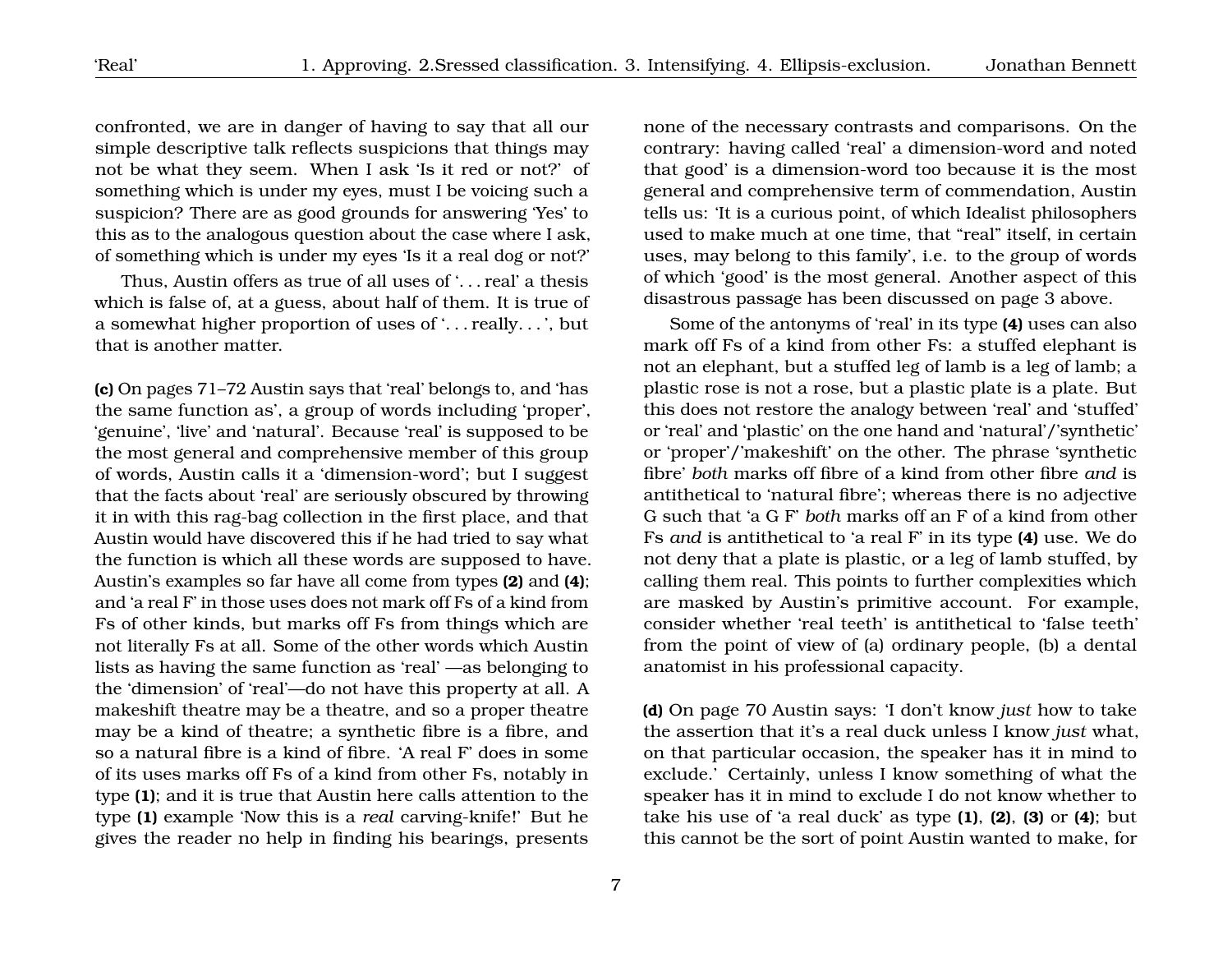in that same sentence he says: "'A real duck" differs from the simple "a duck" only in that it is used to exclude various ways of not being a real duck—but a dummy, a toy, a picture, a decoy, etc.' This is circular, but its general effect is to put types **(1)** and **(3)** out of consideration.

Let us see, then, what happens when Austin's 'I don't know just how to take. . . etc.' is applied to **(2)** and **(4)**. If someone says 'It is a real duck', I take him to be saying that the thing is a duck, i.e. merits the label 'duck' used non-elliptically and used in its proper or strict sense. Also, because he has used the word 'real' I take it that he has it in mind to exclude one or more of the special ways in which a thing can be a non-duck and yet commonly though wrongly **(2)**, or properly though elliptically **(4)**, be referred to as 'a duck'. If I do not know just how to take his assertion unless I know just which of these specials ways of being a non-duck he 'has it in mind to exclude' then no one knows 'just how to take' anything said by someone else. Perhaps no one does; but Austin implies that he has here a contrast between what is said with 'real' and some things which are said without it.

**(e)** Echoing the remark last discussed, Austin says on page 76 : 'It should be quite clear. . . that there are no criteria to be laid down in general for distinguishing the real from the not real. How this is to be done must depend on *what* it is with respect to which the problem arises in particular cases.' The words 'criteria. . . for distinguishing' show that types **(1)** and **(3)** are not in question here; and in respect of types **(2)** and **(4)** the quoted statement is false. The criteria for whether something is a real F, with a type **(2)** or **(4)** use of 'real', are identical with the criteria for whether something is an F. The variousness of the circumstances in which type **(2)** and **(4)** uses of 'real' *have a point* need not be matched by a variousness in the criteria which determine whether a

statement using 'real' *is true*. The distinction between the pointfulness of using a word and the truth of what is said with it may sometimes be a delicate one; but here, where it is straightforward enough, Austin writes as though it did not exist.

Austin rightly says that no general criteria can be laid down for distinguishing the real from the not real because there are as many sets of criteria for 'a real F' as there are values of F, i.e. because 'real' is 'substantive-hungry'. But he insists that this is not his whole point, and that the criteria proliferate even for a single value of F.

**(f)** On pages 73–75 Austin deploys his claim that 'real' is an adjuster-word, i.e. one which helps us to cope with borderline cases.

Consider the following sentences:

**(i)** 'It is not a real pig, but is like a pig'.

**(ii)** 'It is not a pig, but is like a pig.'

If we encounter a new kind of animal which we do not want to call a pig but which is very like a pig, the word 'real' is useful, says, Austin, because 'if I can say "Not a real pig, but like a pig" I don't have to tamper with the meaning of "pig" itself (p. 75). In this, however, 'real' is idle: Austin has picked on **(i)** where **(ii)** would do just as well. All the work of adjusting, in short, is done here by 'like'. While conceding that 'like' is '*the* great adjuster-word', Austin thinks that 'real' may do some of the adjustment even in the presence of 'like'. He adduces no evidence for this, and of his one example it is clearly false.

Austin sees this difficulty, and on page 76 he asks: 'Why then do we need "real" as an adjuster-word as well as "like"?', and he follows this with another question which he wrongly takes to raise the same issues: 'Why exactly do we want to say, sometimes "It is like a pig", sometimes "It is not a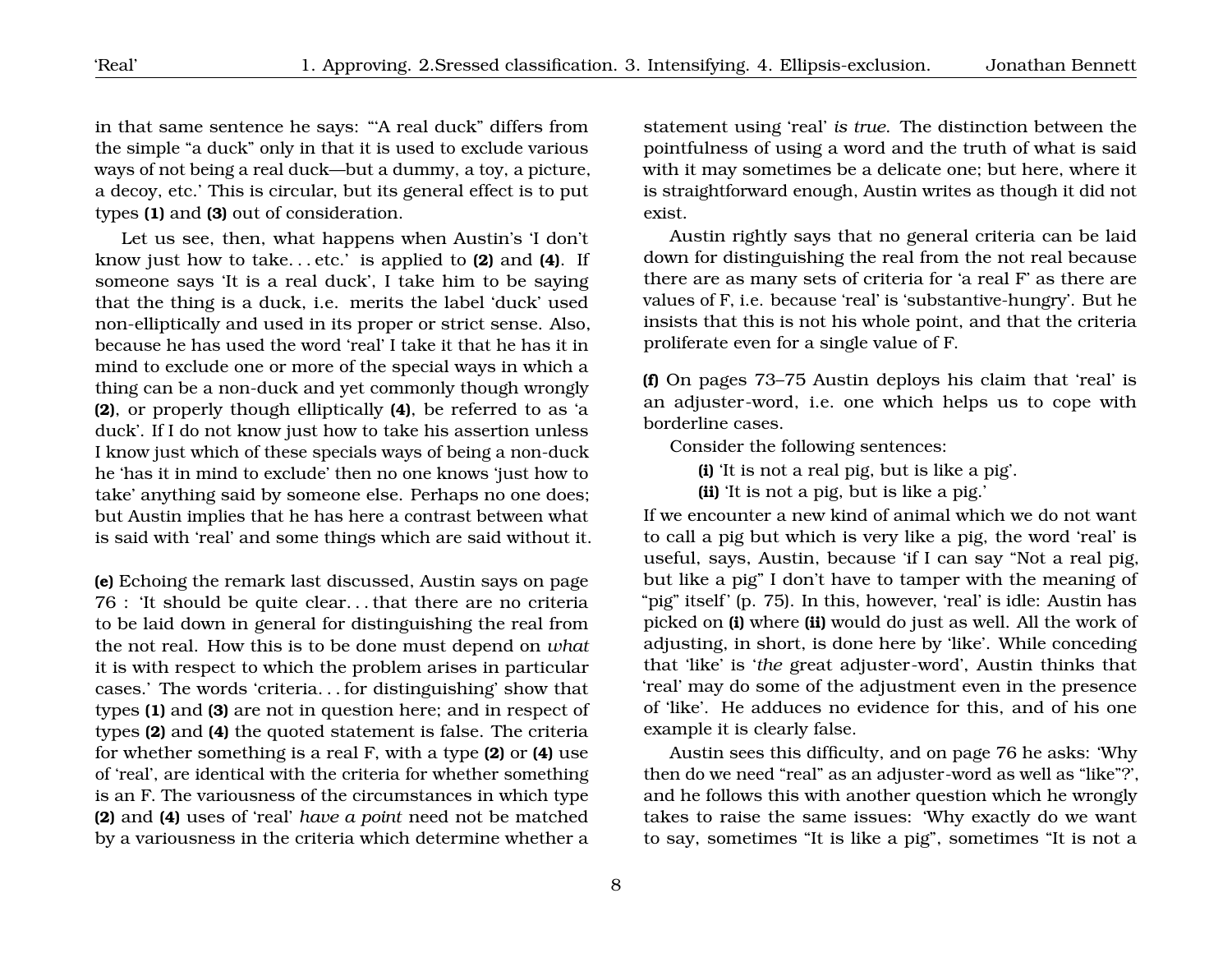real pig"?' Austin offers no solutions, but the answer to his second question is a straightforward one which has nothing to do with adjuster-words: the cases where it is proper to say 'It is like a pig' have only a tiny overlap with those where it is proper to say 'It is not a real pig', because it is not the task of 'a real F' to mark off Fs from other things which are like Fs. I remarked on page 6 above that many uses of 'a real F' have something to do with resemblances between Fs and certain other things; but resemblances as such are not what give point to these uses of 'a real F', and *close* resemblances—such as there must be in borderline cases requiring 'adjustments'—hardly come into the story at all except in one sub-class of type **(2)**. Thus, it is only because of his earlier confusions about resemblances that Austin takes his second question to be difficult, and to be relevant to the alleged adjusting function of 'real'. He has, indeed, unwittingly given a case in which we would in fact say 'like a. . . ' but would not say 'not a real. . . ', namely that of the goose which is very like a duck.

I am not convinced that 'real' ever works as an adjusterword in the way Austin says it does, even in the absence of 'like'. Whether or not we use 'like', our decision to describe the borderline case as 'not a real pig' is a decision about how the creature relates to the borderline, specifically, a decision that it is not a pig. Austin gives 'real' a semblance of utility by presenting a case in which our first reaction to the creature is that 'we don't want positively to say that it *is* a pig, or that it is *not*' and then, a little later, 'we may proceed with the remark "But it isn't a real pig".' This shows only that it may take time for us to make up our minds. To present 'real' as an adjuster-word one needs a case in which we should deny that the animal is a real pig *while* refusing to deny that it is a pig. I doubt whether such a case could be found.

### **The question of relevance**

What has all this to do with the old questions about appearance and reality? Almost nothing. The one result which may look relevant is that sets of criteria for 'a real F' are as numerous as the values of F. Even if I was right, in **(e)** on page 8, in disallowing Austin's attempt to inflate it, this point might still be thought to show the absurdity of seeking a general distinction between appearance and reality. But do those who pursue this distinction hope for a handful of rules which will tell us how to distinguish Fs from non-Fs for any F?

The epistemological tradition which Austin opposed is concerned above all with the distinction between something's seeming to one (going by what one can see, feel, hear, etc.) to be the case and its really being the case. Descartes's *Meditations*, the great issue between Locke and Berkeley, Hume's section 'Of Scepticism with regard to the Senses', Kant's theory of objectivity concepts, phenomenalism, Wittgenstein's arguments about private languages—this, with all its faults, is the great tradition of modern epistemology, and it has an identifiable and roughly statable theme. If we must tie that theme to an English word, then the word is 'really'.

Now, 'really', unlike 'real', is not substantive-hungry. 'Really' may be satisfied by an article-plus-substantive, or by an adjective, adverb, verb, preposition, phrase or sentence. The great epistemologists have, in effect, been concerned with 'really' as a *sentence*-qualifier; but they have not sought detailed rules for determining, of anything which seems (going by what one can see, feel, etc.) to be the case, whether it really is the case. They have enquired into what sort of thing we do when we ask and answer questions about what really is the case: what kinds of procedure we use, how these relate to one another, what their logical status is, and what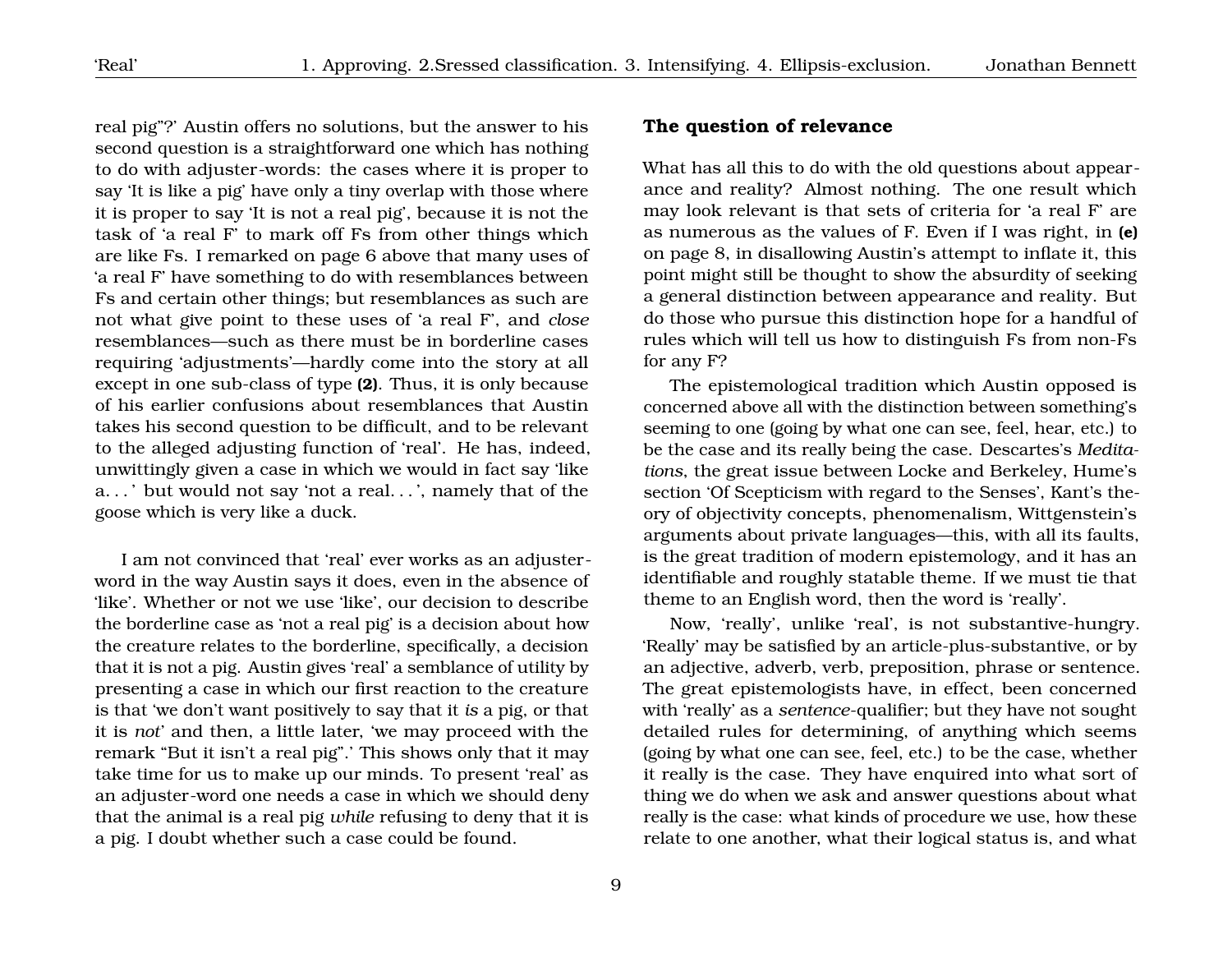light all this throws on situations where we do not ask, and perhaps should find it ludicrous to ask, whether what seems to be the case really is the case. In short, they have sought high-level generalizations to cover extremely complex data.

It may be that such a general enquiry cannot succeed: that there are no fairly watertight generalizations to be found at this level. No-one, however, has begun to show that this is so.

Again, it may be that the odds are against the success of a philosophical enquiry in which linguistic minutiae are neglected. I think that Austin had begun to show this of some of the general enquiries which philosophers undertake. On the other hand, it is mere dogmatism to say that unless the detailed work is done the results are bound to be wrong: a detailed dissection of a class of uses of a word may show only that the whole class is irrelevant to the general enquiry in whose statement the word occurs; and such irrelevance may sometimes be obvious from the outset. It is, for example, moderately obvious that the uses of 'a real F' differ from most uses of 'really' in such ways that someone interested in the latter can fairly safely ignore the niceties of the former. In taking something as obvious one risks being wrong; but the reduction of this risk may be bought at too high a price. Someone who cannily suspends judgment on all the larger issues until he has probed every possibly relevant detail may well fail to discover anything worth knowing. In philosophy, as in science, we need to carry into our investigations something in the nature of a hunch, a hypothesis, a general question, if we are to solve problems and not merely amass impeccably random data.

Also, relevance is a dyadic relation: a judgment of relevance requires a grasp of both the related terms. In order to show that philosophers are neglecting data relevant to their concerns, one needs to understand what their concerns

are; and such understanding requires some measure of intellectual sympathy with modes of thought whose largeness one may find distasteful.

In the light of this, consider the structure of Austin's discussion. On page 65 he embarks on 'a preliminary, no doubt haphazard, survey of some of the complexities in the use of "real"'. He proceeds to two pages on 'the real colour of' and 'the real taste of', in which he displays familiar difficulties which led earlier philosophers to draw the useful distinction between primary and secondary qualities. Austin then moves to a problem about 'the real shape of '. This is of an entirely different kind from the others, as indeed it had to be; but there is no hint from Austin that he has moved across an important distinction between two sorts of qualities. His problem about shape concerns the real shape of a cat: how do we name this shape? how snugly does it fit the cat's outline? does it change as the cat moves? Austin remarks that we can name some shapes which are not the real shape of the cat—e.g. it is not cylindrical—and comments on the desperateness of trying to specify the cat's real shape by elimination. Now, cats do have shapes; and one's readiness to say this is not weakened by Austin's awkward questions. Did he, then, think that when we speak of 'the real shape of the cat' we are committed to a precision and explicitness from which the omission of 'real' would excuse us? Austin does not say, and the bland casualness of his discussion precludes even a guess.

What comes next is more alarming still. Having displayed 'some of the complexities in the use of "real"' in connection with 'the real colour, taste, shape of', Austin says (p. 67): 'Contrast this with cases in which we *do* know how to proceed: "Are those real diamonds?", "Is that a real duck?".' He makes some brief debating points about these, offers to mention 'under four headings some of the salient features of